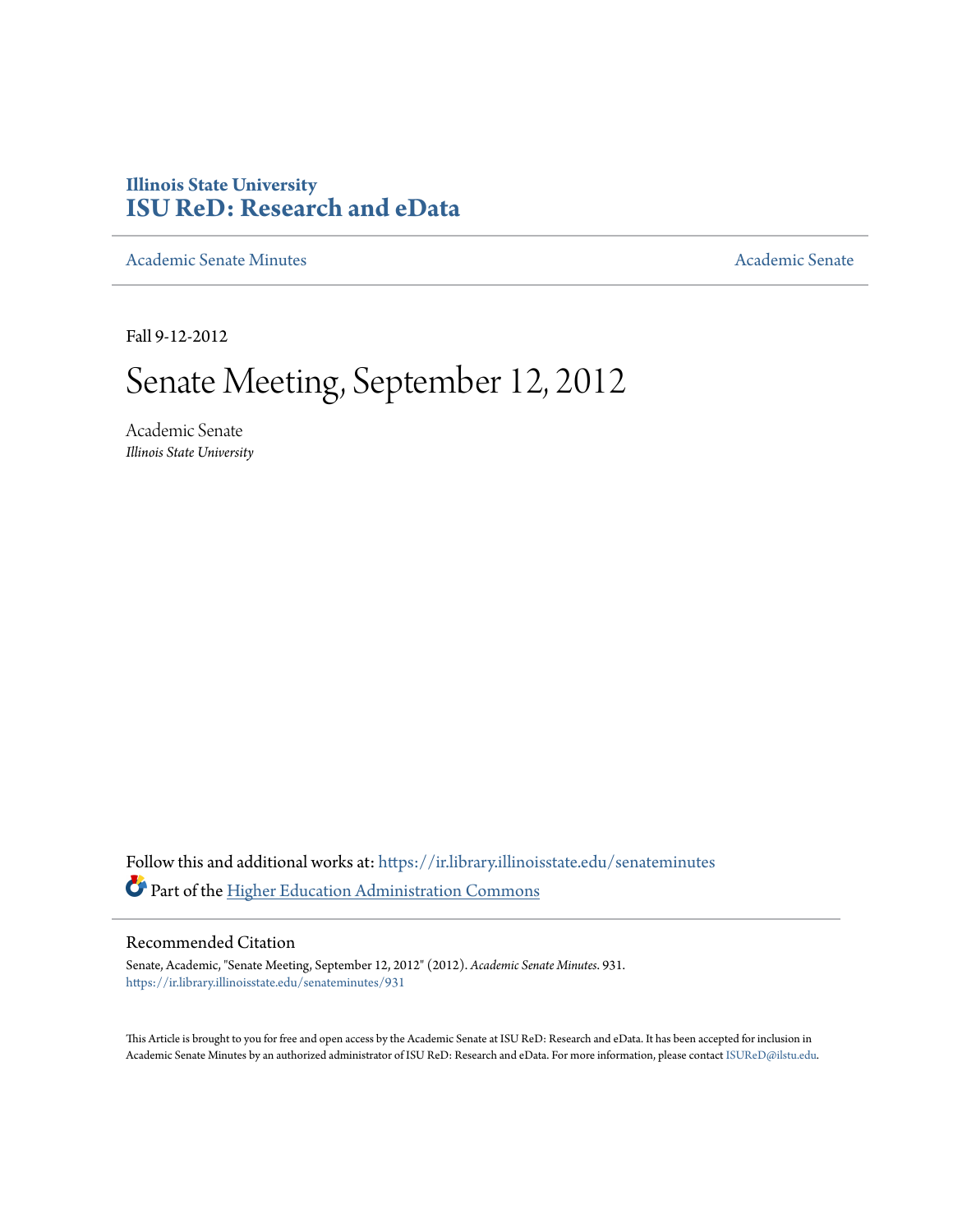## **Academic Senate Minutes Wednesday, September 12, 2012 (Approved)**

## *Call to Order*

Senate Chairperson Dan Holland called the meeting to order.

## *Roll Call*

Senate Secretary Susan Kalter called the roll and declared a quorum.

## *Approval of Minutes of August 29, 2012*

**Motion XLIV-6:** By Senator Ehmen, seconded by Senator Stewart, to approve the Academic Senate Minutes of August 29, 2012. The motion was unanimously approved.

## *Presentation: Educating Illinois Committee*

**Vice President Layzell:** We are gathering feedback on the draft revision of Educating Illinois.

**Provost Everts**: We suspect that you are all aware of the strategic planning process. The reason for this presentation is a brief overview and the question and answer session. We have consulted widely with the university campus.

**Vice President Layzell**: We spent the balance of the last academic year consulting with all of the governance groups on campus as well as many constituent groups. We took a lot of time looking over the information we had gathered. That fed into the draft of the new plan. We will spend the next months of the fall semester getting feedback and pointing toward endorsement by all of the governance groups and finally to the BOT for their approval. One of the values is the focus on individualized attention, which is a theme we have heard over and over again.

**Provost Everts**: I would like to take this opportunity to thank the members of the committee that are here. We have members of the writing team as well as the taskforce.

**Senator Cox**: I have a question about the use of the phrase individualized attention. Can you explain why that is the focus among other core values?

**Provost Everts**: As we gathered feedback, this is the piece that we heard the most about. There wasn't a single group that didn't say this is what we are and this is what we are proud of. We are not saying that is more important.

**Senator ?**: What would be the summary of the changes from the previous edition?

**Provost Everts:** There are not a great many changes. One of the changes to note is that there is a preamble that talks a bit about the financial situation. We didn't want to put as appropriate resources are available behind every stem. There is more information associated with technology. There are more details associated with globalization.

**Senator Horst**: You say you want to increase offerings online and hyper-blended courses. Did the Distance Education Taskforce give you some ideas about how that would be implemented?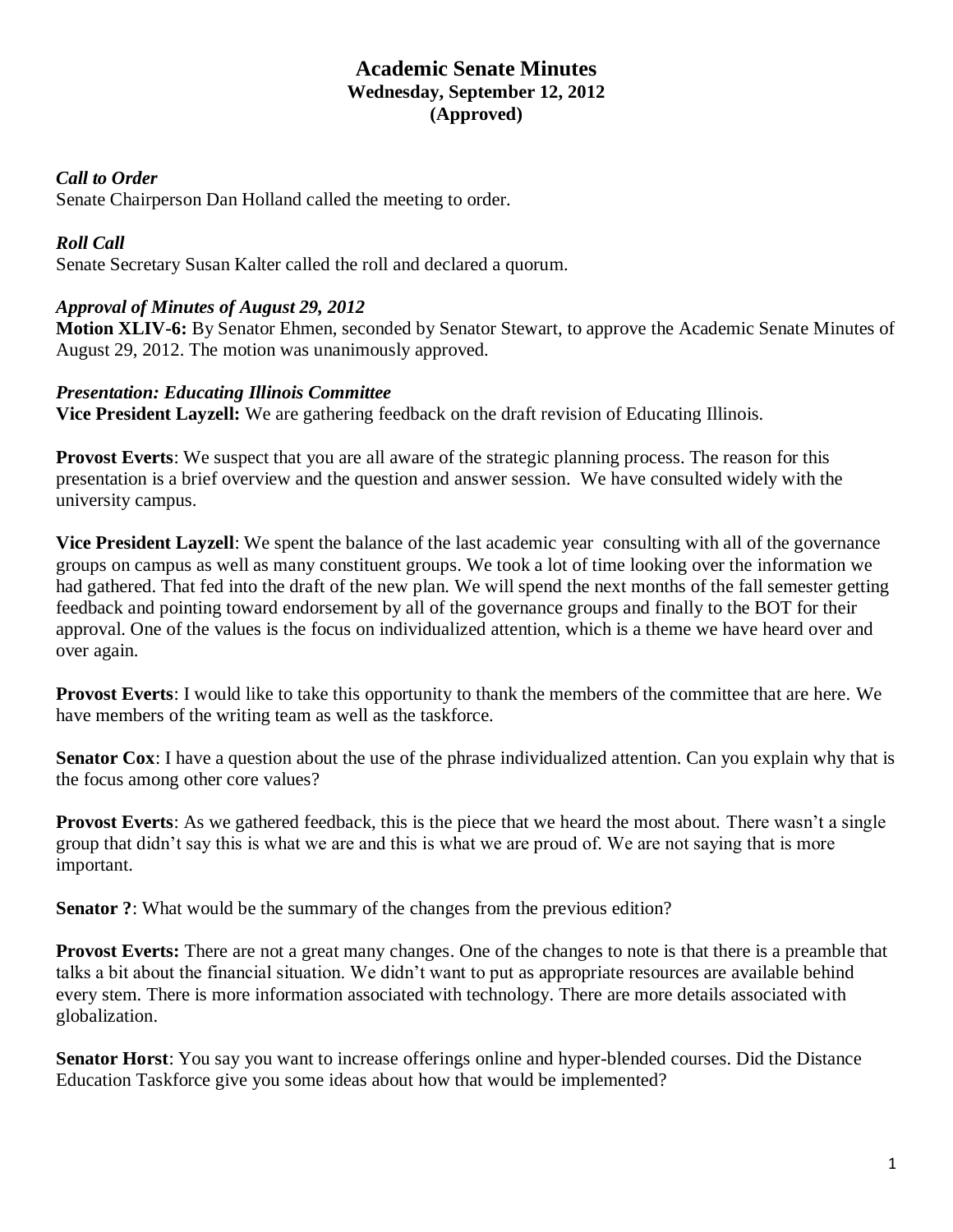**Provost Everts:** We are trying to be very broad in regard to goals. We will let the individual units determine how best to meet those needs. Yes, it does follow from the Distance Education Taskforce.

**Senator Crowley**: In the vision statement, I was a bit distracted by intentional commitments. Why don't you say "a commitment to" without the word intentional?

**Provost Everts**: Thank you.

**Senator Manno**: In the core values, it says Illinois Start University.

**Provost Everts**: Thank you.

**Senator Horst**: There is a concern that we just got this document here and if we had further suggestions, who could we email?

**Vice President Layzell**: You can email any member on the taskforce, but there is an online survey on the Educating Illinois page.

**Senator Holland**: We don't say anything about shared governance in it.

**Provost Everts**: So noted.

**Vice President Layzell**: We will be back to the Senate in January to seek your endorsement of the final draft. We will go to the Board of Trustees in February for their final approval.

## *Presentation: Homecoming Opportunities and Events (Doris Groves, Alumni Relations)*

**Ms. Groves:** I am here to share the excitement of Homecoming 2012 with you and encourage faculty and staff and students to participate. The dates are October 1 through October 7. However, some of the festivities will begin before October 1, such as the campus decorating contest. We will kick off with a lot of student activities on the quad. There will be a zip line at 3:00 p.m. on October 1. On Tuesday, we will have a faculty-staff appreciation luncheon. On Friday and Saturday, the events really pick up. There will be an alumni luncheon on Friday, October 5. The alumni king and queen will also be crowned. On Saturday, the5K Town and Gown will be taking off. The parade will be at 9:30 a.m. Tailgating will be taking place from 10-1:00. The ISU football game will be taking off at 1:00 p.m. Everything is at IllinoisStateHomecoming.com.

## *Student Body President's Remarks*

**Senator Manno:** SGA, along with some veterans and some general students, at midnight on September 10 put close to 3,000 American flags on the quad for September 11.

## *Administrators' Remarks*

## • *President Al Bowman*

President Bowman: We hired a new lobbying firm to assist us with some of our work in Springfield. Our charge to them was to do everything possible to secure funding for the Fine Arts facility. The revenue stream that will pay for that will come from video gaming. The firm will also help us with the reappointment of a couple of Board members whose appointments will expire. We would like to keep everyone in place. The federal government spent less on Pell Grants this year, about a \$2 billion reduction. It is still a \$33 billion program. There has been a discussion about whether it is beneficial to go to college. The unemployment rate for recent college graduates is 6.8% and for all college graduates it is 4.5%. The unemployment rate for recent high school graduates is 17%.

Senator Kalter: You said we have a new lobbying firm.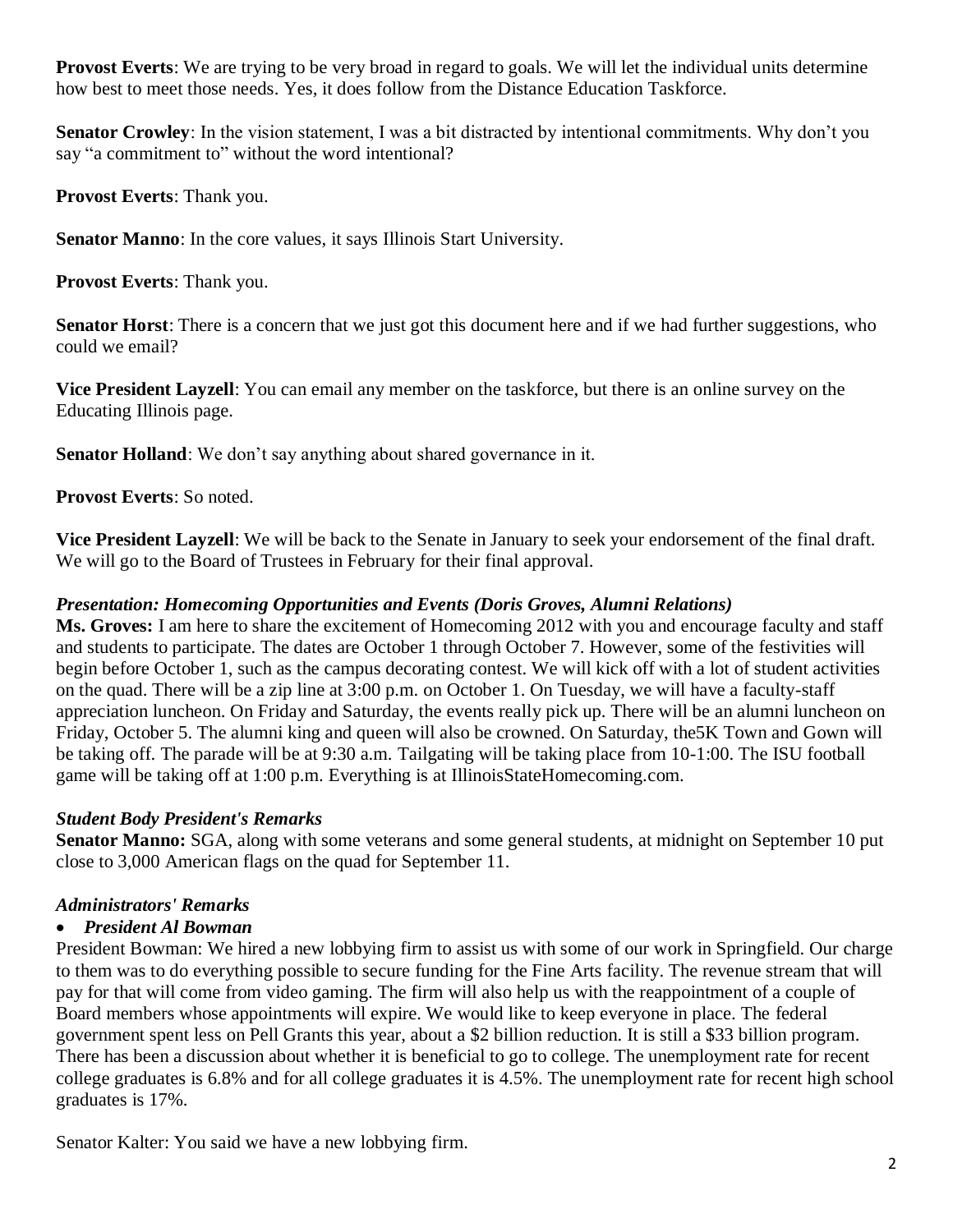**President Bowman**: Phil Adams was our government affairs person and lobbyist. Now that he has retired, we needed someone who had the right connections and could open doors for us.

**Senator Kalter:** When we get the Fine Arts funded, is that a complete tear down?

**President Bowman**: We will manage it the way Schroeder was handled, so it will be a complete tear down. I think everything but Centennial East gets torn down. Centennial East gets redone.

**Senator Smudde**: The total enrollment last year compared to this year was actually lower.

**President Bowman**: That was our plan. Last year's enrollment was a bit higher than we were comfortable with given the size of the faculty and lots of students were in supplemental housing. 20,000 to 21,000 is our ideal target range.

**Senator Weeks**: Two weeks ago, you mentioned that FY13 salaries would have to be differed until later in the fall.

**President Bowman**: I am far more optimistic about that and we don't expect a midyear cut. In relatively short order, I am going to be able to announce where we are going to go and the DFSCs will be able to do their work.

## • *Provost Sheri Everts*

**Provost Everts:** ISU is one of 11 four-year institutions selected to participate in the National Select Cohort of Foundations of Excellence in the First College Year. This month the campus community will kick off a comprehensive self-study and improvement process for the year-one experience. Illinois State will form a taskforce to implement the self-assessment with input from groups across campus. An important component is a survey that will elicit faculty, staff and student opinions about the degree to which ISU implements an effective first year in and out of the classroom. Faculty can look for that survey later this month and students will receive the survey in late October. We will soon begin our search for the Associate Vice President for Graduate Studies and Research position.

## • *Vice President of Student Affairs Larry Dietz*

**Vice President Dietz:** I want to commend the students for their participation in the open forum for Educating Illinois. Last year we had an unusually high number of student deaths. This year, we are putting more of an emphasis on suicide awareness and suicide prevention. Last weekend, I want to commend the students again, we had a new involvement with a group called Out of Darkness. It is a national organization. We are going to continue that initiative.

## • *Vice President of Finance and Planning Dan Layzell*

**Vice President Layzell:** For FY12, we have been paid approximately 75% of our appropriation. We do expect to receive the balance of that payment by December. We have not yet received any funding for the current fiscal year. We don't expect that to begin until later this fall. Dick Runner, who was Director of Facilities Planning and Construction Management, retired over a year ago. We have taken some time to look at that function and are now beginning the search for that position.

**Senator Horst**: I received some comments from faculty about the bike racks across campus. They say that they are completely over filled and students and others are locking their bikes to poles and trees. Has your grounds crew noted that and are there any plans to expand the bike racks across campus?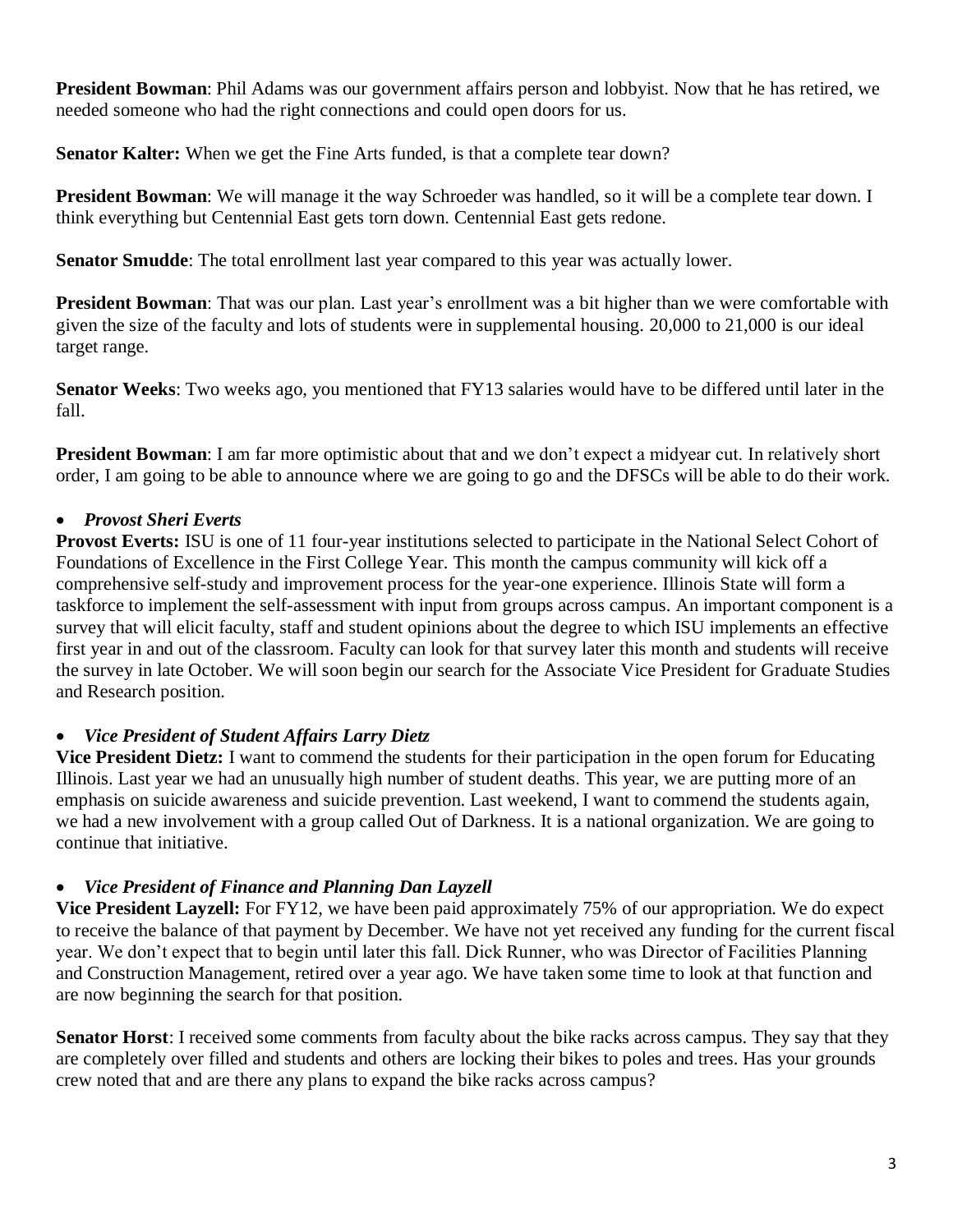**Vice President Layzell**: Yes. For whatever reason this fall, we have had more bikes than in the past. Our facilities staff have noted that and in the course of the next several months will be locating additional bike racks strategically on campus.

**Senator Fazel**: Do you have any information about whether the state is getting any better in making health insurance payments?

**Vice President Layzell**: I do not know that. I have heard that there continue to be issues with regard to that. The source of funding all comes from the same pot. Just as we are receiving payments at a slow pace, so are health care providers.

## *Committee Reports:*

## *Academic Affairs Committee:*

**Senator Gizzi:** Academic Affairs elected our secretary, Senator Fitzpatrick. We spent our first meeting going through the task list for the year and going through our Blue Book responsibilities. I have identified several reports that we are supposed to receive, but we don't actually. We are going to work on that. We will soon be looking at General Education stuff.

## *Administrative Affairs and Budget Committee:*

**Senator Kalter:** We talked about what we are going to be talking about and then we talked about pensions.

## *Faculty Affairs Committee:*

**Senator Horst:** We talked about the ombudsperson election process. We hope to bring the Academic Freedom Policy to the Senate in the near future.

## *Planning and Finance Committee:*

**Senator Rich:** We only talked about what we are supposed to talk about. We also talked about the process of annual report, which is really a conversation between the Senate and the administration. The administrative responses to last year's Senate approved report come back to the committee in November and then next year's report is due at the end of the year. We will have a joint meeting with Administrative Affairs concerning the budget.

## *Rules Committee:*

**Senator Fazel:** We prioritized what we are going to be doing and we are hoping to eliminate some of those. We also talked about the bylaws of the College of Fine Arts. We had a discussion about the role of the Rules Committee and the Senate in reviewing bylaws of different colleges. I am going to bring this to the Executive Committee so we can continue that discussion.

## *Communications:*

**Senator Hoelscher:** Entrepreneurship Day is November 9. We have several competitions with a pretty good chunk of money up. We are trying to encourage it to students throughout the campus. On the  $20<sup>th</sup>$ , we will have Team Up, which is if you have a passion or a capability, we are trying to get students who have the capability to put together business plans. We will build teams, not just for E-Day, but for other competitions.

**Senator Stewart**: In the School of Art, we start our Saturday creative arts program. We go for five weeks. If you have children, kindergarten through eighth grade, you might still get to enroll them. Our students do a very good job teaching art lessons to kids for two hours. Also, Glass as an Art Form is 50 years old. As part of that celebration, we have an exhibition in the three university galleries.